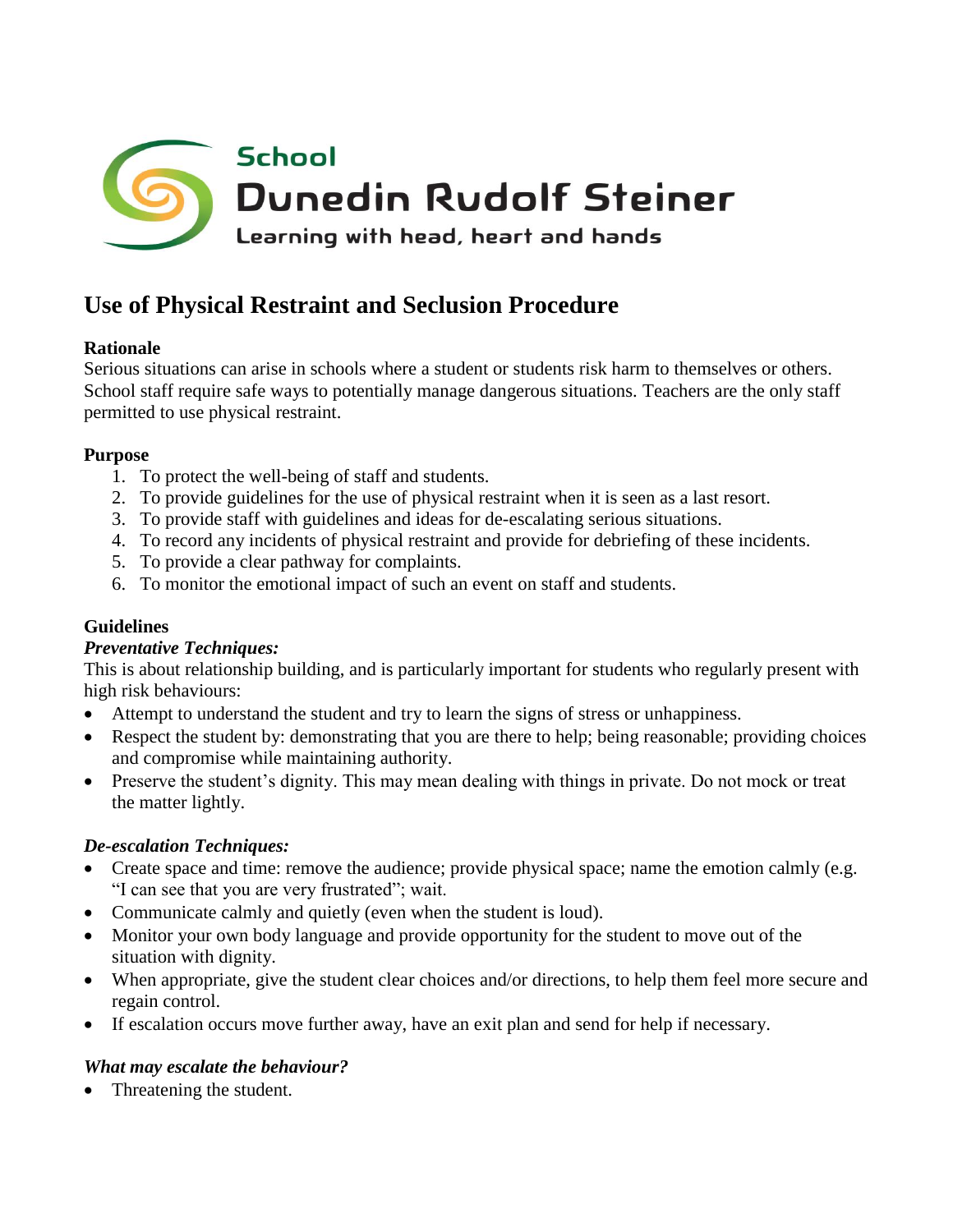- Arguing or interrupting.
- Contradicting what the student says even if they are wrong.
- Challenging the student.
- Trying to shame the student.
- Escalating the situation by reacting rather than staying calm.

### *Physical Restraint:*

#### *Use physical restraint only when:*

- There is 'imminent danger of physical injury." This can be to the student themself or others.
- Preventative and de-escalation techniques have not reduced the risk of injury.
- Situations where it may be appropriate include:
	- o Breaking up a fight
	- o Stopping a student from moving in with a weapon
	- o Stopping a student who is throwing furniture close to others who could be injured
	- o Preventing a student from running onto a road

#### *Match the physical restraint to the situation:*

- Use only where justifiable.
- Use the minimum force necessary.
- Use only for as long as is necessary.

#### *Examples of "imminent danger":*

- A student moving in with a weapon or something being used as a weapon with a clear intent to harm another person.
- A student physically attacking another person, or about to.
- A student throwing furniture (for example), throwing equipment, breaking glass close to others.
- A student putting themself in danger e.g. running on the road, or trying to harm themself.

#### *Examples which DO NOT represent "imminent danger":*

- Refusal behaviours.
- Disruptive behavior that does not put another person in danger of being hurt.
- Verbal threats.
- Defiant behavior.
- A student wanting to leave without permission.
- A student damaging property, unless this could cause injury.

#### *Guidance if you have to use physical restraint:*

- Ideally, physical restraint should only be used by **staff trained in its safe use**, and trained in emergency first aid.
- If there is no one with training nearby, and you feel you can use physical restraint safely both for yourself and the student – use your judgement and intervene.
- If you do not have the skills or confidence, remove the other students and call for help.
- Call the police when a student cannot be managed safely and the imminent danger to students, staff or themselves remains after all alternatives have been explored.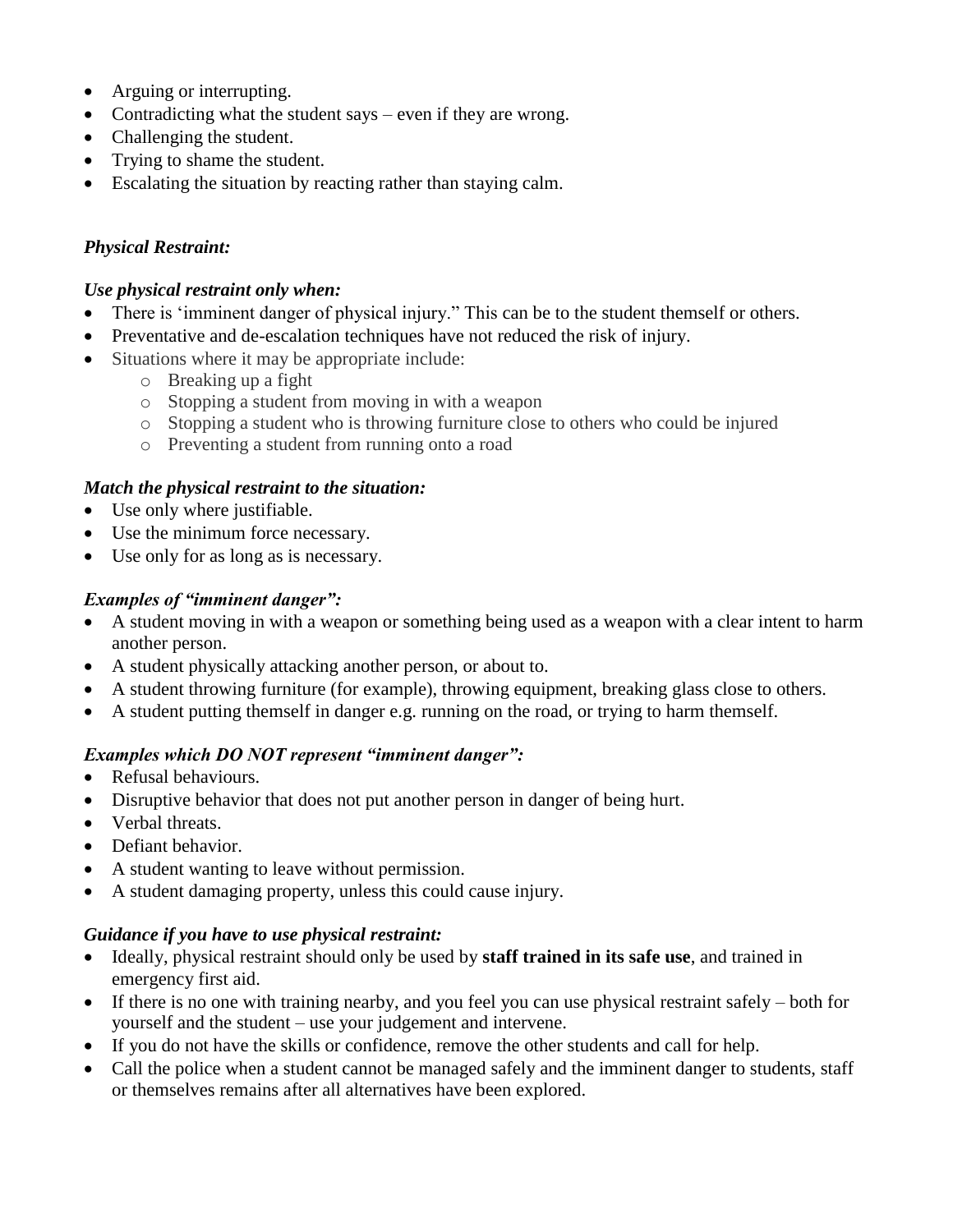#### *Do not use these restraints:*

- Any restraint that inhibits breathing.
- Any restraint that inhibits speaking or the main method of communication e.g. sign language if this is the student's main method to communicate.
- Prone (face-down) physical restraint.
- Pressure points and pain holds.
- Tackling, sitting, lying or kneeling on a student.
- Pressure on the chest or neck.
- Hyperextension (bending back) of joints.
- Headlocks.
- Using force to take/drag a student, who is resisting, to another location.
- Restraint when moving a student from one place to another trying to get them into a van or taxi, for example – when they are in an escalated state, as this may escalate them further.

#### *Monitoring:*

- Monitor continuously while applying the restraint, and stop as soon as the danger has passed.
- Monitor the staff member and student for the rest of the school day. Watch for shock, unnoticed injuries and delayed effects, physical or psychological.

## *Contact Parents:*

 Contact parents or caregivers on the same day, as soon as possible after the incident, so they can monitor their child's wellbeing at home. The management team will do this (see below).

#### *On the same day:*

- $\circ$  Fill out a Physical Restraint Incident Report (Appendix A), discuss this with one of the Management Team, and file a copy with the Principal.
- o The Principal (or their proxy) is to contact the parents.
- o The Principal is to inform the Board of Trustees.

# *Within two school days of the incident:*

- o Hold a formal staff debriefing of the incident. (Appendix B). Involve any MoE or RTLB practitioners if they are part of the student's team. Involve the Police if they were called to the incident.
- o Hold a formal debriefing with the Parents (or caregivers) and the student. (Appendix C)
- o The Principal is to decide if the MoE need to be advised and asked for support and assistance

# *Individual Behaviour Plan:*

 If the student is on an Individual Behaviour Plan, or it is felt that one is required, then arrange a meeting with all stakeholders to attend to this, as soon as possible.

# *Complaint:*

- If any student, parent or caregiver is dissatisfied with the way an incident has been handled, they are encouraged to follow the school's complaints procedure.
- This is available upon enquiry at the office and on the school's website.